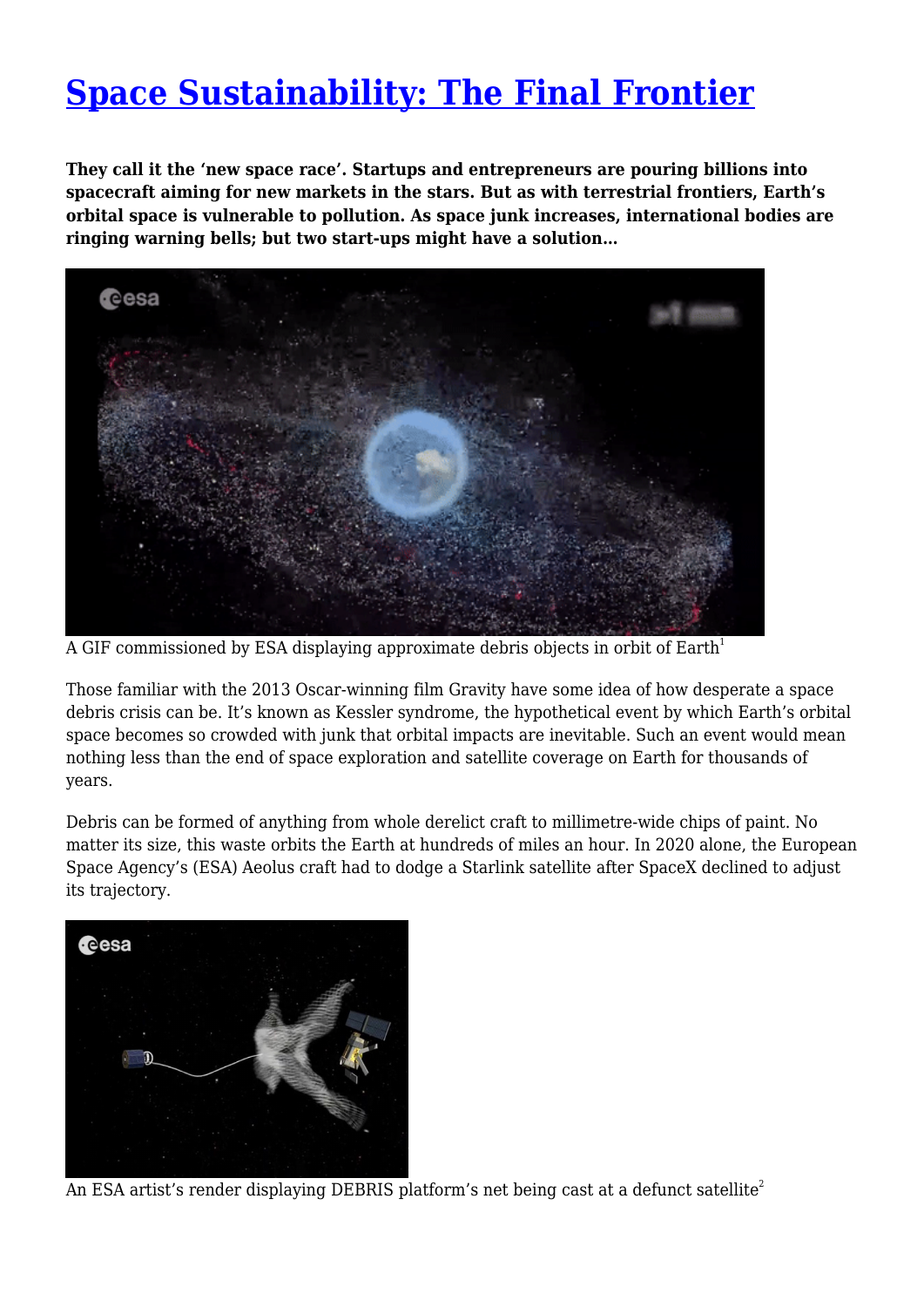It's no wonder policymakers are being pressured to impose tougher restrictions on space businesses to ensure de-orbit procedures (policies of bringing space technology back to Earth) and measures to rein in violations. Thankfully, innovative companies are also coming up with measures to mitigate the issue.



Satellite<sup>3</sup>

Founded in early 2018 and originally a Swiss state project, ClearSpace SA has developed Clearspace-1, a demonstration satellite which captures and de-orbits dead satellites using four spider-like robotic arms, which close like claws over derelict space technology. They plan to launch in 2025 with the help of the European Space Agency.

Astroscale, a Japanese company with branches in the UK and US, has a similar mission, though with a much smaller craft. Astroscale's Jason Forshaw, Head of Future Business Europe explains: "the two-part mechanism is made up of the docking plate and the robotics which extend and engage a magnet to dock onto the associated plate and allow separation from it. After docking, the craft and its target can de-orbit, burning down into particulate in the Earth's atmosphere."



Astroscale Founder & CEO Nobu Okada poses with an ELSA-d model<sup>4</sup>

Astroscale's demonstration, ELSA-d, is launching from Baikonur Cosmodrome in Kazakhstan in March 2021, on an Arianespace Soyuz, a Russian rocket. Smaller, smaller and therefore cheaper, deorbiters like theirs could corner the market for orbital sustainability, if effective.

Though debris mitigation is smart, it requires advanced technology and a launch capability that's not currently widely available. With sizable price tags and no regulation in the offing, cynics doubt space businesses will be willing to pay the bill to clean up after themselves.